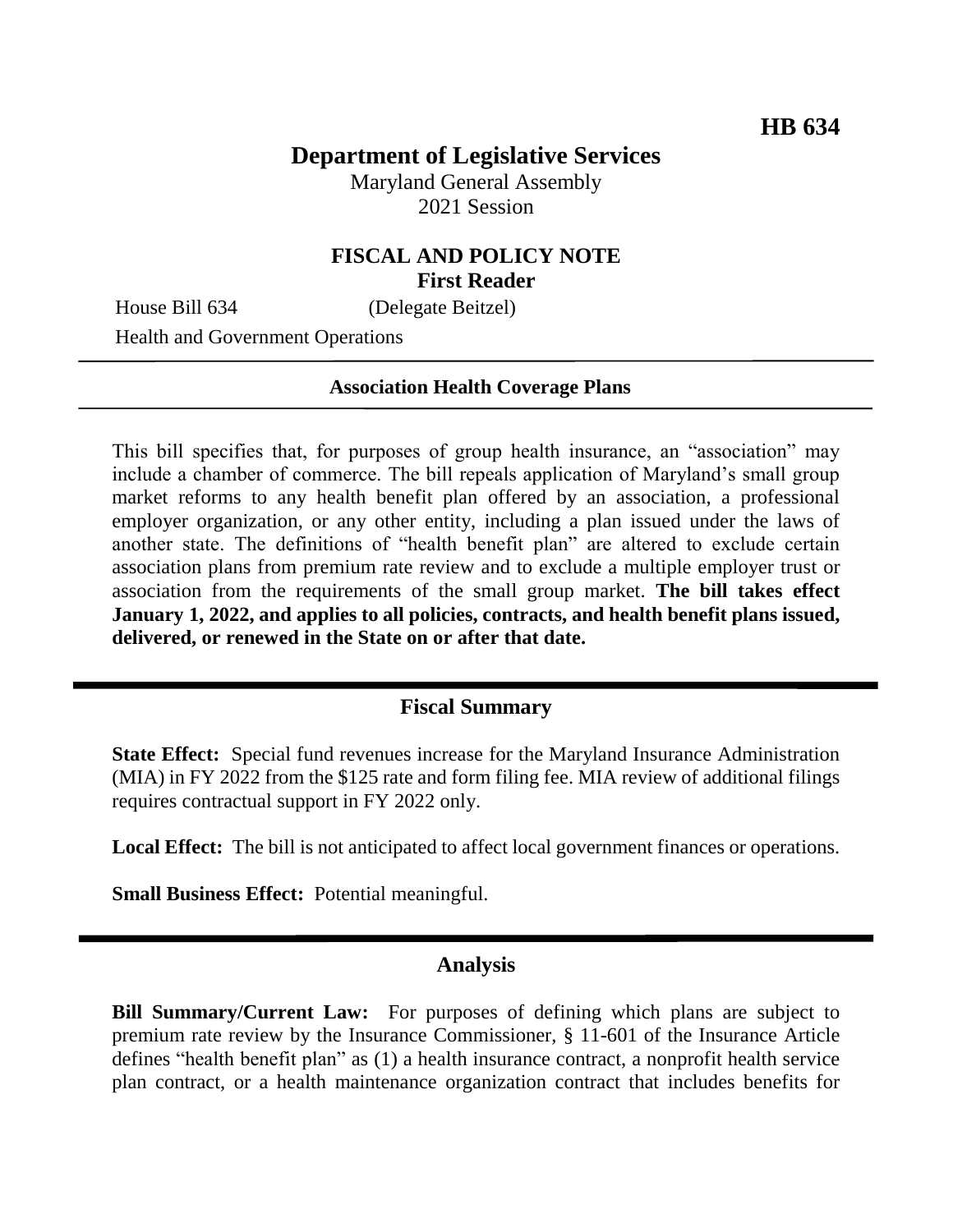medical care or (2) a certificate of health insurance issued or delivered to a Maryland resident under a contract issued to an association located in the State or any other state.

The bill removes a certificate of health insurance issued or delivered to any Maryland resident under a contract issued to an association located in the State or any other state from the definition of "health benefit plan" and subsequently exempts such plans from premium rate review by the Commissioner.

For purposes of defining which plans are subject to regulation under the small group market, § 15-1201 of the Insurance Article defines "health benefit plan" as a policy or certificate for hospital or medical benefits issued by an insurer, a nonprofit health service plan contract, or a health maintenance organization subscriber or group master contract. "Health benefit plan" includes a policy or certificate for hospital or medical benefits that covers residents of this State who are eligible employees and that is issued through a multiple employer trust or association located in this State or another state or a professional employer organization, coemployer, or other organization located in this State or another state that engages in employee leasing.

The bill excludes a multiple employer trust or association located in this State or another state from the definition of "health benefit plan" and subsequently from the requirements of the small group market.

Under current law, a policy of group health insurance may be issued to an association, including a labor union, that has a constitution and bylaws and that is organized and maintained in good faith for purposes other than that of obtaining insurance, to cover members, employees, or employees of members of the association for the benefit of persons other than the association or its officers or trustees. The bill specifies that an "association" may also include a chamber of commerce.

Chapters 37 and 38 of 2018 clarified that association health plans may offer coverage in Maryland but must comply with specified requirements. The Acts clarified that the Maryland Health Insurance Reform Act (Title 15, Subtitle 12 of the Insurance Article, Maryland's small group market reforms) applies to any health benefit plan offered by an association, professional employer organization, or any other entity, including a plan issued in another state, if the health benefit plan covers eligible employees of one or more small employers and meets specified requirements. The bill repeals this provision.

**Small Business Effect:** Under the bill, chambers of commerce could provide additional offers of insurance for small businesses. However, such products would not be subject to MIA regulation or enforcement. Furthermore, such offers could potentially lead to adverse selection and increased rates in the small group market.